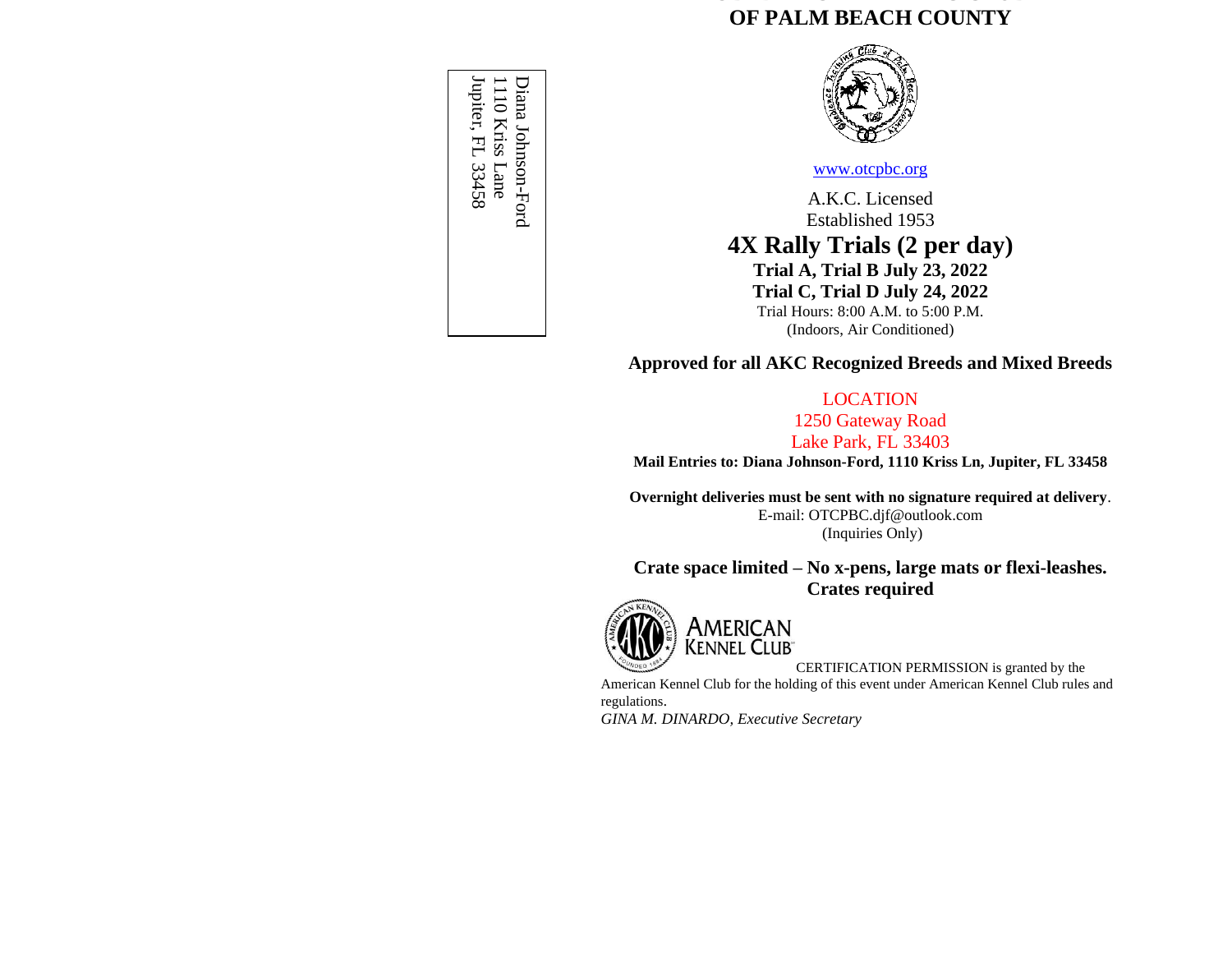# *Obedience Training Club of Palm Beach County*

#### **OFFICERS**

| 1755 SW Ruiz, Port St Lucie, 34953, 561-628-1144 |  |
|--------------------------------------------------|--|
| cplattepsl@gmail.com                             |  |
|                                                  |  |

Members at Large: Scott Adams Sr, Tracey Guziejka, and Nancy Honchar

| <b>TRIAL CHAIR</b>  | <b>TRIAL SECRETARY</b> |
|---------------------|------------------------|
| Sandra Gates        | Diana Johnson-Ford     |
| 3051 SW 135 Terrace | 1110 Kriss Lane        |
| Davie, FL 33330     | Jupiter, FL 33458      |
| gczars@yahoo.com    | OTCPBC.dif@outlook.com |
| 954-608-3451        | 561-758-4442           |

# *TROPHY CHAIR*

*Cindylou Ponga*

## *TRIAL COMMITTEE*

*Sandra Gates, Diana Johnson-Ford, Scott Adams Sr., Lodge Weber, Marti Hohmann, and members of the Obedience Training Center of Palm Beach* 

*CHIEF RING STEWARD*

*Scott Adams Sr.*

## **VETERINARIAN ON CALL:**

Animal Emergency & Referral Center 3579 Northlake Blvd Palm Beach Gardens, FL **(561) 691-9999**

Exhibitors should follow their veterinarians' recommendation to ensure their dogs are free of internal parasites, any communicable diseases, and have appropriate vaccinations.

### **Mail all entries with fees to: Diana Johnson-Ford, 1110 Kriss Ln, Jupiter, FL 33458**

## Make all checks payable to OTCPBC. DO NOT MAIL CASH!  **Overnight deliveries must be sent with no signature required at delivery.**

Entry fees include \$3.50 event service fee paid to AKC.

**OFFERED CLASSES: Novice A/B, Intermediate, Advanced A/B, Excellent A/B, Master**

# **JUDGES AND THEIR ASSIGNMENTS**

Limited to 45 Entries per Trial

| Saturday, July 23, 2022      |                                                      |                                 |                        |
|------------------------------|------------------------------------------------------|---------------------------------|------------------------|
| 2022028425                   | Mr. Robert Millar<br>#95043<br>Jupiter, FL 33458     | Trial A start<br>time 8:30 am   | Master<br>To<br>Novice |
| 2022028426                   | Mr. Robert Millar<br>#95043<br>Jupiter, FL 33458     | Trial B<br>12:45 pm             | Master<br>To<br>Novice |
| <b>Sunday, July 24, 2022</b> |                                                      |                                 |                        |
| 2022028427                   | Ms. Norine E. Noonan<br>#98363<br>Palm Bay, FL 32905 | Trial C start<br>time $8:30$ am | Master<br>To<br>Novice |
| 2022028428                   | Ms. Norine E. Noonan<br>#98363<br>Palm Bay, FL 32905 | Trial D<br>$12:45 \text{ pm}$   | Master<br>To<br>Novice |
|                              | OTODDO OENED AL DEOLII ATIONIC                       |                                 |                        |

# OTCPBC GENERAL REGULATIONS

- No food will be provided by OTCPBC.
- Technology will be utilized to inform all handlers of the show schedule and frequent updates of the show schedule.
- All dogs at rest must be confined to their crates.
- All dogs moving through the premises must be on 6' leash and shorter when necessary to avoid dog to dog contact.
- Please consult the Trial Committee if you require assistance.
- Crate space limited  $-$  No x-pens, large mats.
- **No flexi-leashes**.
- Only folded crates may be left in the crate room overnight.
- No overnight parking. No RV parking.
- **Mat/towel required under wire crates indoors.**
- Please utilize pea gravel for pet elimination and avoid soiling on the lawns and shrubberies of the neighborhood.
- TURN OFF CELL PHONES WHILE IN THE BUILDING.

*County*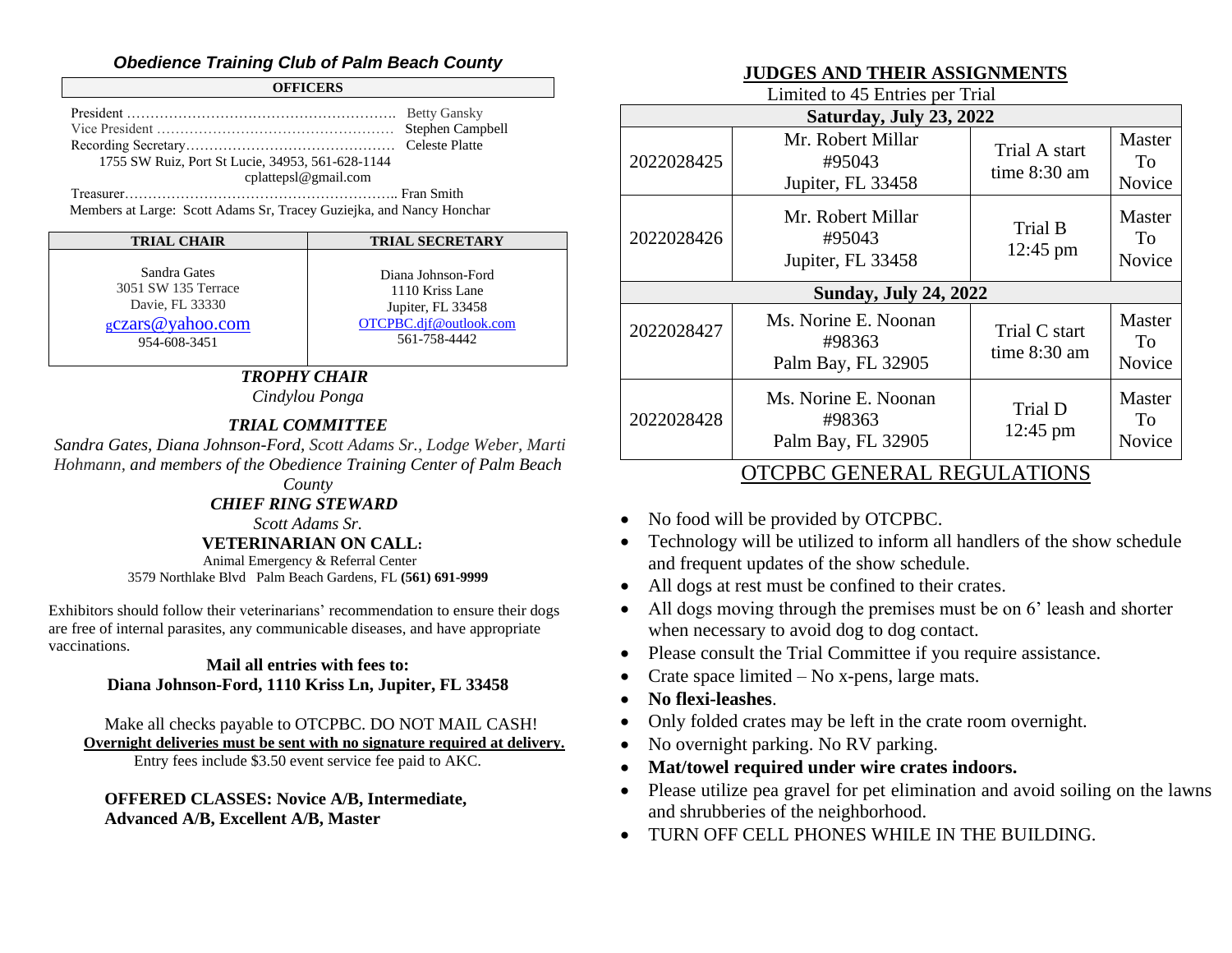### **PRIZES AND RIBBONS**

The following prizes are offered by the Obedience Training Club of Palm Beach County and its friends and members. A qualifying score is required for all ribbons and prizes. Awards and prizes must be picked up in person or by a designated representative on the day of the Trial. No awards will be mailed. Unclaimed awards become the property of OTCPBC. OTCPBC reserves the right to substitute an award or prize of equal value.

### **REGULAR CLASSES**

| Blue Rosette, dog toy or treat bag |
|------------------------------------|
| <b>Red Rosette</b>                 |
| <b>Yellow Rosette</b>              |
| White Rosette                      |
| Green ribbon                       |
|                                    |

**HIGH COMBINED** *(in Advanced B, Excellent B*) RIBBON: large Blue/Green Rosette Donated by the membership of OTCPBC

Saturday AM: Engraved insulated tumbler Saturday PM: Engraved insulated tumbler

Sunday AM: Engraved insulated tumbler Sunday PM: Engraved insulated tumbler

## **HIGH COMBINED TRIPLE Q** (HTQ = *Advance, Excellent, Master)*

 RIBBON: Red/Blue rosette Donated by the membership of OTCPBC

Saturday AM: Engraved insulated tumbler Saturday PM: Engraved insulated tumbler

Sunday AM: Engraved insulated tumbler Sunday PM: Engraved insulated tumbler

## **Regular & Non-Regular Rally Classes**:

Entry fee for these classes shall be \$25.00 per dog per trial. A Cluster is a group of trials of various sports possibly hosted by different clubs or organizations.

A Show is a group of several trials, usually over several days.

A Trial has an individual event number. Each Trial offers several classes. A Class is an individual opportunity to present your dog/handler team to the judge. The judge will issue a qualifying leg to dog/handler teams with a qualifying score per the rules of competition.

A Class indicates the level of competition your dog/handler team is qualified to enter based upon your experience. In some cases, you may enter more than one Class per Trial.

A **single entry** (one Class) in both Trials (\$25x2=\$50)

**A discounted entry fee of \$15.00 will apply for each additional entry of the SAME DOG in the same Trial.** 

(Novice/Intermediate, Intermediate/Advance, or **RAE:** Advanced/Excellent). Therefore:  $$25 + $15 = $40$  per trial or \$80 for both trials **HTQ:**

**A discounted entry fee of \$10.00 will apply to the 3rd entry of the same dog in the same trial.**

of an HTQ entry (Advance, Excellent, Master). Therefore:  $$25 + $15 + $10 = $50$  per trial or \$100 for both trials

**Non-Regular Classes: Not Offered.** A Descriptions for the Non-Regular Rally Classes may be found in Chapter 5 of the AKC Rally Regulations Rulebook.

# **TRANSFERS WILL BE ALLOWED**

The request for a transfer must be in writing and presented to the Trial Secretary at least 30 minutes prior to the start of each Trial. Transfers may be approved provided the next level class and judge is available and the class has not reached its limit. Please contact the Trial Secretary for a transfer form and be prepared to supply jump heights for transfer classes.

Day1 to Day 2 transfers may be done in writing via email as long as the email contains the necessary information from the transfer form. See AKC.org/ downloadable forms / rally.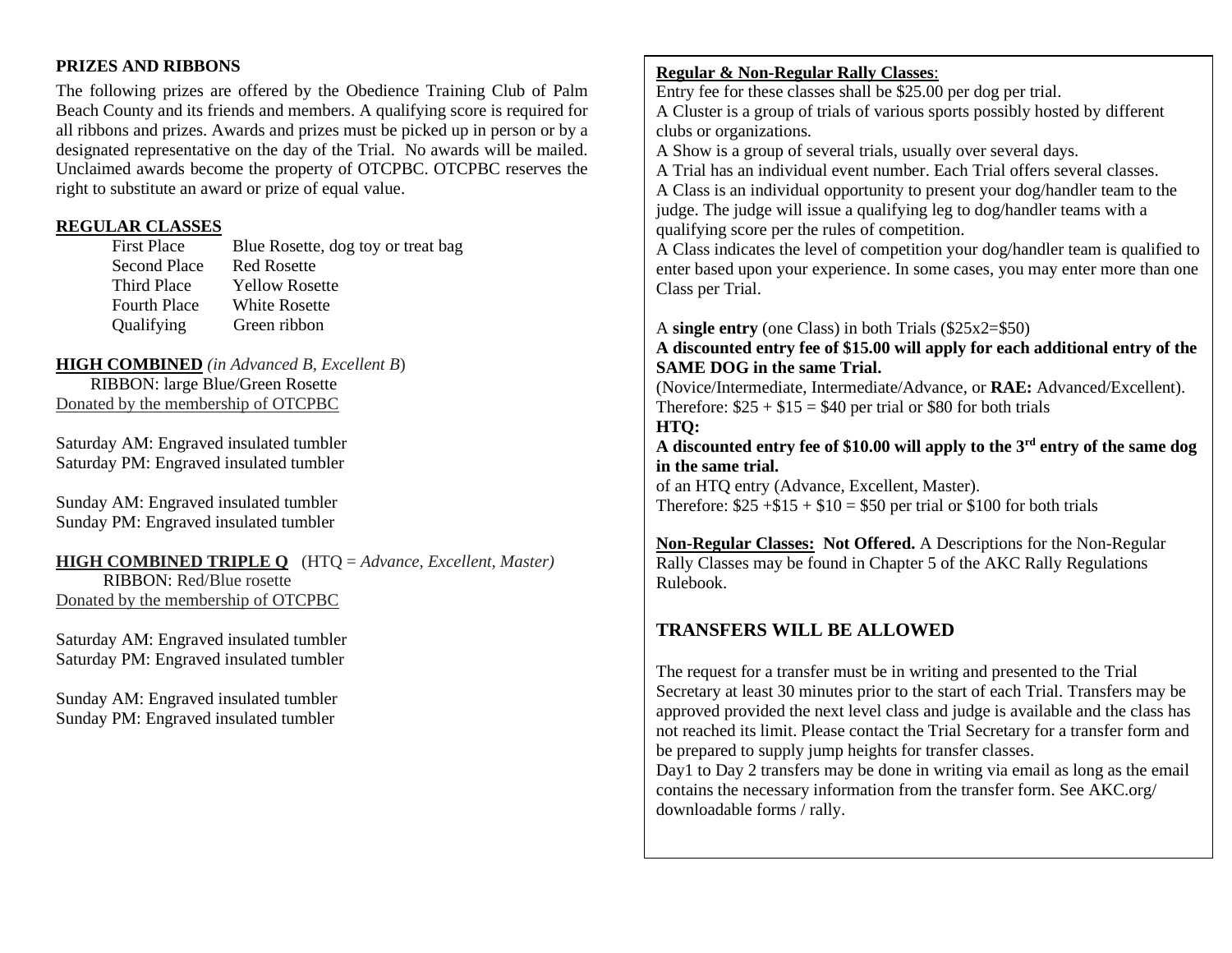#### **MOTELS THAT ACCEPT DOGS**

(When making reservations, please double check that dogs are welcome)

**Red Roof Inn La Quinta Inn (561) 697-7710 (561) 689-8540**

**La Quinta Inn**<br>(561) 575-7201 **Best Western**<br>(561) 844-8448 **(561) 575-7201 (561) 844-8448** 34 Fisherman's Way 11360 US Hwy 1

2421 Metro Centre Blvd E 1910 Palm Beach Lakes Blvd. West Palm Beach, FL 33407 West Palm Beach, FL 33409

Palm Beach Gardens, FL 33408

#### *ROUTES TO THE SHOW*

#### **For GPS Directions:** 1250 Gateway Road, Lake Park, FL 33403

**From I-95:** Take exit # 77 (Northlake Blvd.) go East to Old Dixie Highway (before RR tracks). Turn south (right) onto Old Dixie and proceed to  $3<sup>rd</sup>$  right turn, Gateway Rd. turn right. **Proceed to end of road. The club building is the last building on the left.**

**From the FL Turnpike:** Take exit # 107 (Beeline Hwy. **NEED SUNPASS**) turn right after exit go to  $1<sup>st</sup>$  light Northlake Blvd turn right (East) Turn right on Old Dixie Hwy (before RR tracks). Turn south (right) onto Old Dixie and proceed to 3rd right turn., Gateway Rd. turn right. **Proceed to end of road. The club building is the last building on the left**.

#### **NOTICE TO EXHIBITORS:**

**Note: Per AKC, the Trial Secretary is NOT responsible for incorrect or missing information on the entry form. The Trial Secretary will try to obtain missing information but it is not their responsibility. Any information must be sent in WRITING through regular mail or in an E-mail. If given over the phone it will be taken, BUT must be followed through in writing or your entry will not be accepted. If the Class is entered incorrectly by the Secretary a correction will be made.**

Electronic, telephone, or unsigned entries **CANNOT BE ACCEPTED**. Entries must be presented on an official entry form including the signature page on the reverse side. No entry shall be made and no entry shall be accepted which specifies any condition as to its acceptance. Acknowledgment of entries will be made as soon as possible. Owners are responsible for errors in making out entry forms, and no entry fee will be refunded in the event of such errors or cancellation of entries after the published closing date. Entry Fees shall not be refunded if a dog is absent, disqualified, excused by Veterinarian or Judge, or barred from competition by action of the Show Committee; or, the Trials cannot be held or completed by reason of riots, civil disturbance, fire, flood, disaster, Act of God, public emergency, act of public enemy, strikes, or any other event beyond the control of **OTCPBC**.

Full refund can be requested prior to Trial closing date and request must be made in writing (email is acceptable). If a female is withdrawn from competition because it came into season, and the event secretary is notified no later than one half hour prior to the start of the first class in the trial, the full entry fee will be refunded minus \$5.00 for each entry. Trial Committee will convene because of any damage to hotel, motel, trial premises or on complaints of abusiveness to judges, stewards, workers, or dogs. All exhibitors are kindly requested to assist in maintaining the cleanliness of the facility and the grounds or hotels. OTCPBC assumes no responsibility for any loss, damage or injury sustained by exhibitors, handlers, visitors, or to any of their dogs or property and further assumes no responsibility for injury to children. The welfare of children is the responsibility of the parents or guardian. All damages caused by the exhibitor or the exhibitor's dogs will be the sole responsibility of the exhibitor.

#### THIS CLUB DOES NOT AGREE TO ARBITRATE CLAIMS AS SET FORTH ON THE OFFICIAL AKC ENTRY FORM FOR THESE EVENTS.

Dogs may **not** arrive prior to their scheduled time of judging. Dogs not required for further judging will be excused. Judges will not wait for any dog not present at the designated class time. Owners or agents alone are responsible for the presence of their dogs in the judging ring when their classes are called to be judged.

This premium list is in compliance with AKC Rules Applying to Dog Shows.